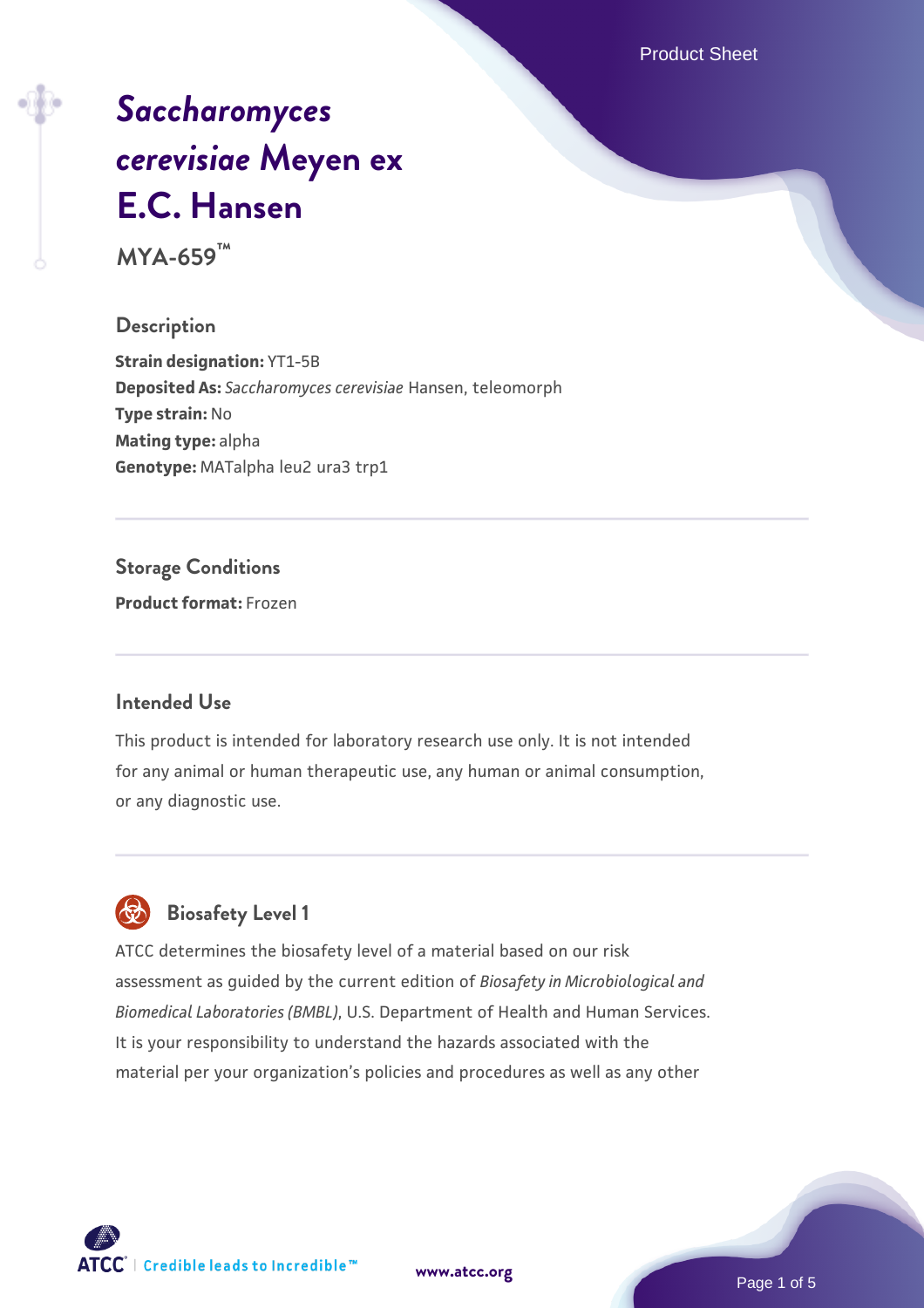applicable regulations as enforced by your local or national agencies.

ATCC highly recommends that appropriate personal protective equipment is always used when handling vials. For cultures that require storage in liquid nitrogen, it is important to note that some vials may leak when submersed in liquid nitrogen and will slowly fill with liquid nitrogen. Upon thawing, the conversion of the liquid nitrogen back to its gas phase may result in the vial exploding or blowing off its cap with dangerous force creating flying debris. Unless necessary, ATCC recommends that these cultures be stored in the vapor phase of liquid nitrogen rather than submersed in liquid nitrogen.

## **Certificate of Analysis**

For batch-specific test results, refer to the applicable certificate of analysis that can be found at www.atcc.org.

#### **Growth Conditions**

**Medium:**  [ATCC Medium 1245: YEPD](https://www.atcc.org/-/media/product-assets/documents/microbial-media-formulations/1/2/4/5/atcc-medium-1245.pdf?rev=705ca55d1b6f490a808a965d5c072196) **Temperature:** 25°C

#### **Notes**

Additional information on this culture is available on the ATCC web site at www.atcc.org.



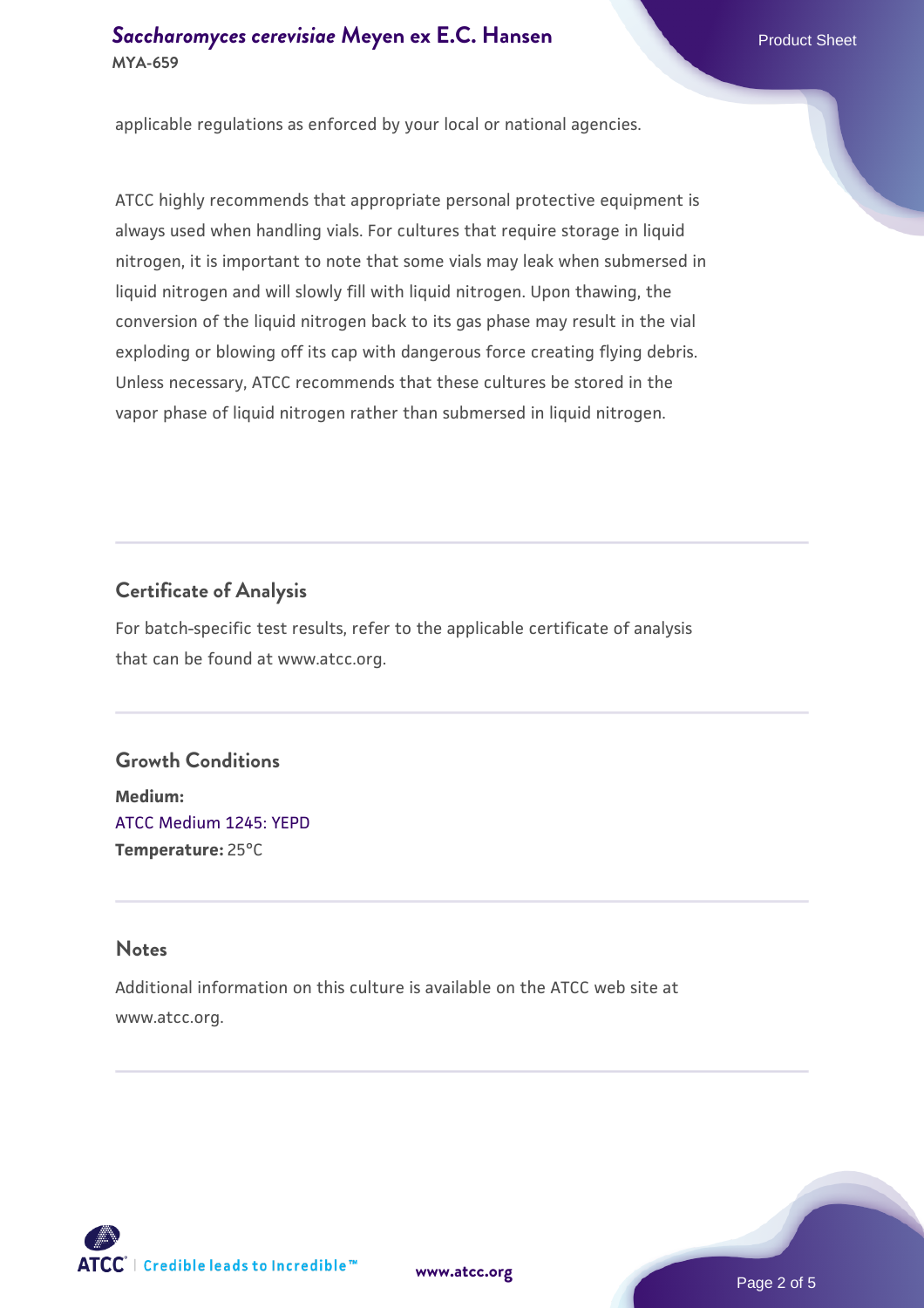#### **Material Citation**

If use of this material results in a scientific publication, please cite the material in the following manner: *Saccharomyces cerevisiae* Meyen ex E.C. Hansen (ATCC MYA-659)

#### **References**

References and other information relating to this material are available at www.atcc.org.

#### **Warranty**

The product is provided 'AS IS' and the viability of ATCC® products is warranted for 30 days from the date of shipment, provided that the customer has stored and handled the product according to the information included on the product information sheet, website, and Certificate of Analysis. For living cultures, ATCC lists the media formulation and reagents that have been found to be effective for the product. While other unspecified media and reagents may also produce satisfactory results, a change in the ATCC and/or depositor-recommended protocols may affect the recovery, growth, and/or function of the product. If an alternative medium formulation or reagent is used, the ATCC warranty for viability is no longer valid. Except as expressly set forth herein, no other warranties of any kind are provided, express or implied, including, but not limited to, any implied warranties of merchantability, fitness for a particular purpose, manufacture according to cGMP standards, typicality, safety, accuracy, and/or noninfringement.

#### **Disclaimers**



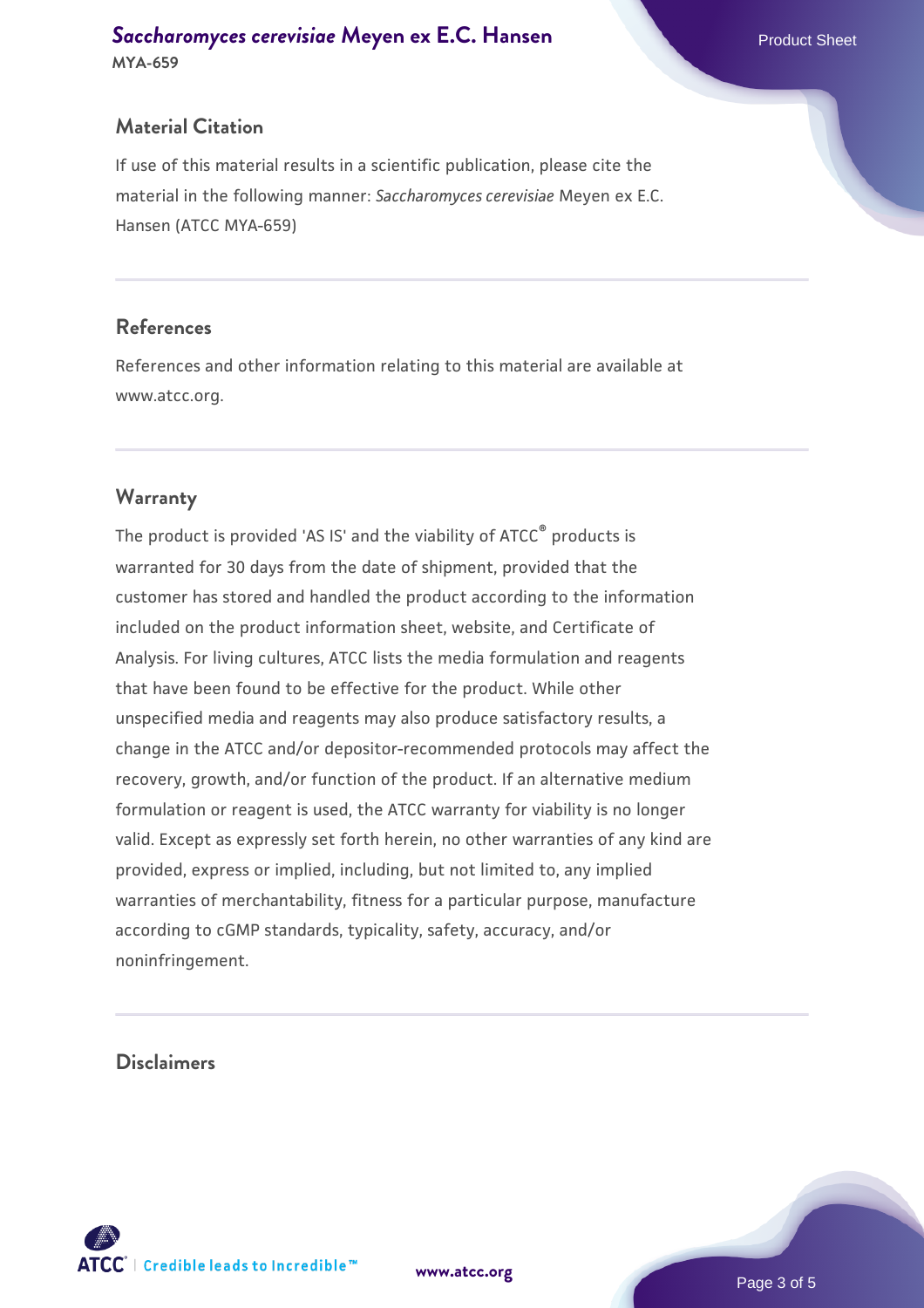This product is intended for laboratory research use only. It is not intended for any animal or human therapeutic use, any human or animal consumption, or any diagnostic use. Any proposed commercial use is prohibited without a license from ATCC.

While ATCC uses reasonable efforts to include accurate and up-to-date information on this product sheet, ATCC makes no warranties or representations as to its accuracy. Citations from scientific literature and patents are provided for informational purposes only. ATCC does not warrant that such information has been confirmed to be accurate or complete and the customer bears the sole responsibility of confirming the accuracy and completeness of any such information.

This product is sent on the condition that the customer is responsible for and assumes all risk and responsibility in connection with the receipt, handling, storage, disposal, and use of the ATCC product including without limitation taking all appropriate safety and handling precautions to minimize health or environmental risk. As a condition of receiving the material, the customer agrees that any activity undertaken with the ATCC product and any progeny or modifications will be conducted in compliance with all applicable laws, regulations, and guidelines. This product is provided 'AS IS' with no representations or warranties whatsoever except as expressly set forth herein and in no event shall ATCC, its parents, subsidiaries, directors, officers, agents, employees, assigns, successors, and affiliates be liable for indirect, special, incidental, or consequential damages of any kind in connection with or arising out of the customer's use of the product. While reasonable effort is made to ensure authenticity and reliability of materials on deposit, ATCC is not liable for damages arising from the misidentification or misrepresentation of such materials.

Please see the material transfer agreement (MTA) for further details regarding the use of this product. The MTA is available at www.atcc.org.

#### **Copyright and Trademark Information**

© ATCC 2021. All rights reserved.